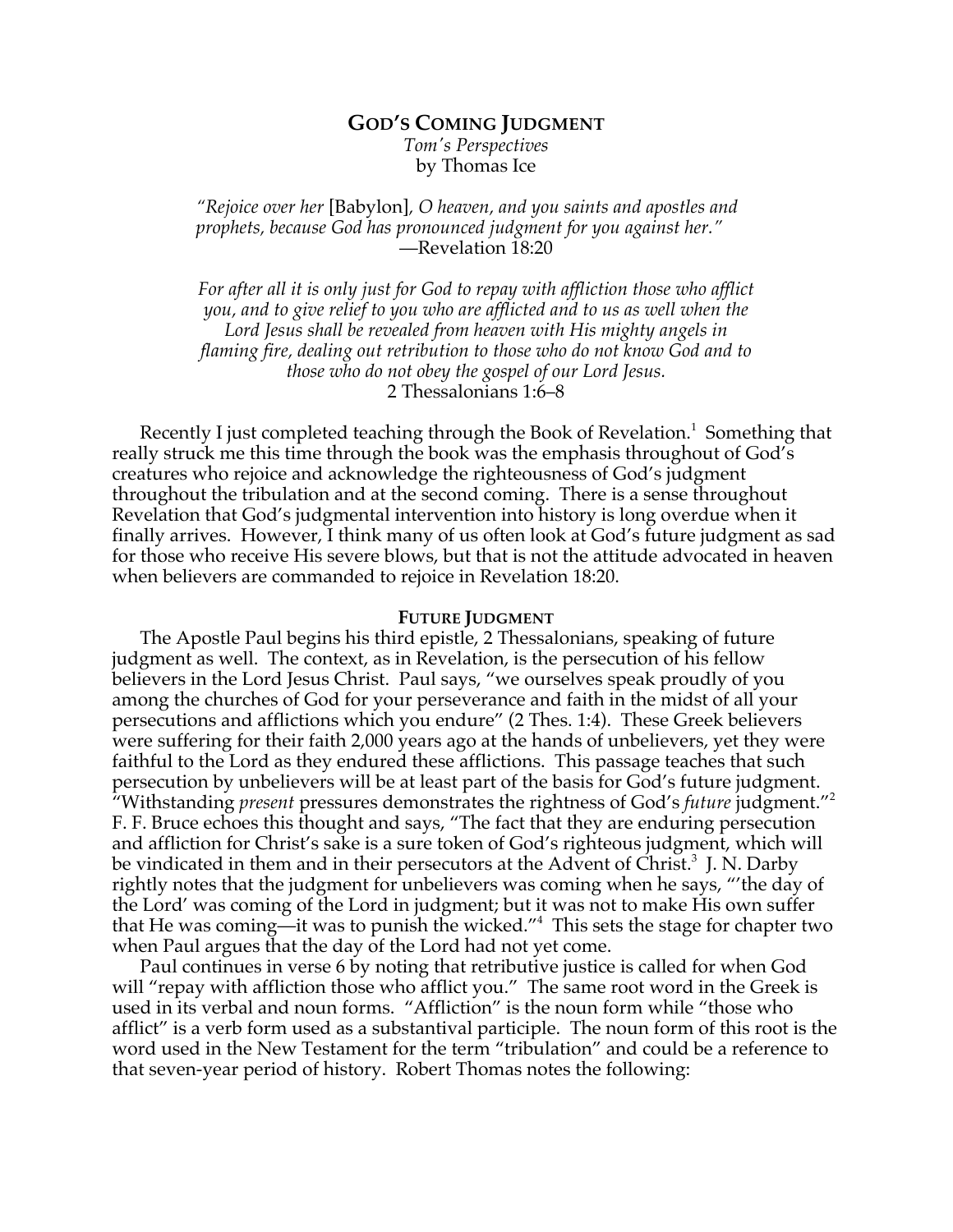*Thlipsin* is a word often translated "tribulation." It is the present lot of Christians to undergo tribulation (v. 4; 1 Thess 3:4). For the rest of the world, however, tribulation will be future and far greater in intensity (Matt 24:21; cf. Rev 3:10). In his first Epistle to this church, Paul described this period in relation to its source—viz., God's wrath (1:10; 2:16; 5:9). But here he speaks of it from the standpoint of circumstances that engulf the victims. After the period of tribulation has passed, these troublers will be denied entrance into the messianic kingdom that has welcomed the faithful followers of Christ (v. 5; Matt 25:41, 46).<sup>5</sup>

In verse 7, which speaks of the second coming bringing relief, we see a connection with Revelation 18:20 and the rejoicing by God's creation since He has judged wickedness. We see two objects of His wrath in verse 8: first, "those who do not know God" and secondly, "those who do not obey the gospel of our Lord Jesus." These are the source of persecution for believers in the present church age, but the rapture of the church will bring relief for the entire body of church age believers that will also result in God's wrath being poured out upon gospel rejecters.

Not only will unbelievers experience the wrath of God during the tribulation, verse 9 tells us that they will also "pay the penalty of eternal destruction, away from the presence of the Lord and from the glory of His power." "It is ironic that those who would reject God receive as punishment God's rejection," notes Michael Martin. "It implies that the so-called freedom from God's influence that the rebellious desire is not freedom but condemnation. It is a hellish banishment from the true and only source of goodness and blessing."<sup>6</sup> We see in verse 10 that Christ's second coming will not only reveal the glory of God, but it will "be glorified in His saints on that day, and to be marveled at among all who have believed." Just such a response is what we see in Revelation as heaven, that is angels and believers, marvel at and rejoice over the judgment of the earth dwellers and the ascension of the Lord Jesus Christ to His rightful place of rule.

### **JUDGMENT IS FOR THE SON**

In John 5:22–23a Jesus tells us, "For not even the Father judges anyone, but He has given all judgment to the Son, in order that all may honor the Son, even as they honor the Father." This passage reveals that even though the Son will be the agent of judgment in history, within the outworking of the persons of the Godhead, the Son and the Father have the same standard of justice because they are the same God. Jesus continues and says, "For just as the Father has life in Himself, even so He gave to the Son also to have life in Himself; and He gave Him authority to execute judgment, because He is the Son of Man" (John 5:26–27). Jesus, who is the Son to the Father within the Godhead, is also the Son of Man and related to humanity. Thus, as the God-Man, Jesus will be the agent judging mankind because He is both God and Man. Therefore He will be able to evaluate humanity with perfect justice.

Romans 12:19 says, "Never take your own revenge, beloved, but leave room for the wrath of God, for it is written, 'Vengeance is Mine, I will repay,' says the Lord." Paul quotes Deuteronomy 32:35 in this passage. Moses says in the next verse, "For the Lord will vindicate His people" (Deut. 32:36). Both for Israel and the church, the Lord will take vengeance and He will do it with righteousness and justice. Back in Romans, Paul argues in chapter 13 that believers should generally obey the civil authorities, because God set-up civil government as his instrument through which He takes vengeance